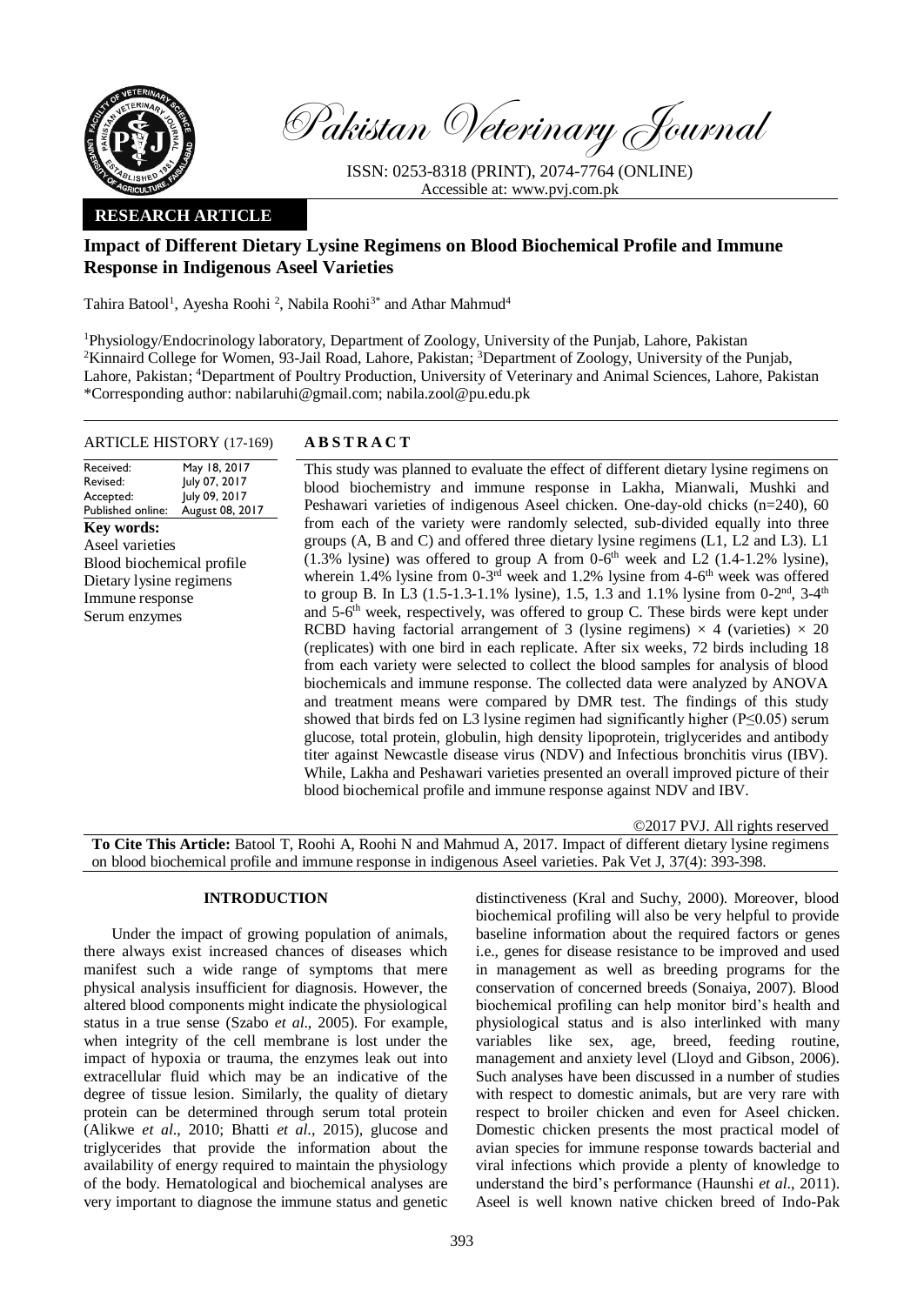region. The supremacy of Aseel on other native breeds is its largest body size, strong physique, stamina, hardiness, resistance against diseases, low mortality and conserved gene pool (Usman *et al*., 2014). The exotic and commercial strains were mainly focused to import, flourish and are still being given more consideration, while, the native gold mines of genome are going to be extinct even before their recognition (Jatoi *et al*., 2014). The conservation and the genetic improvement of the local breeds under local conditions are inevitable without the availability of adequate information and data regarding performance and genetic distinctiveness. As there is inadequacy of proper reference ranges with respect to Aseel, however, the data accessible is based upon restricted numbers, parameters and frequently outof-date analytical methods regarding the blood biochemistry of Aseel chicken. The present study was planned to investigate the effect of different dietary lysine regimens on blood biochemical profile in different varieties of indigenous Aseel chicken.

#### **MATERIALS AND METHODS**

The present experiment was conducted at Indigenous Chicken Genetic Resource Center (ICGRC), UVAS, Lahore, Pakistan, for a period of six weeks duration and standard instructions for the care and welfare of the experimental birds were followed. Two hundred and forty, day-old chicks including 60 from each of the four varieties i.e., Lakha, Mianwali, Mushki and Peshawari, were arbitrarily selected and divided into three sub-groups A, B and C, with 20 birds in each. These birds offered three lysine regimens i.e., L1 from 0-6<sup>th</sup> week in one phase to group A, and L2, wherein 1.4% lysine was offered from  $0-3^{rd}$  week and 1.2% lysine from  $4-6^{th}$  week in two phases to group B. Further, L3 lysine regimen having 1.5, 1.3, 1.1% lysine was offered from  $0-2<sup>nd</sup>$ , 3-4<sup>th</sup> and 5-6<sup>th</sup> week, respectively, in three phases to group C. The composition of lysine regimens is mentioned in Table 1. These experimental birds were kept in an independent open sided poultry house equipped with 3-tiered battery cages having removable dropping trays, trough feeders and nipple drinking system. The birds were placed under RCBD with a factorial arrangement of 3 (dietary lysine regimens)  $\times$  4 (Aseel chicken varieties)  $\times$  20 (replicates) with one bird in each replicate. At the end of sixth week, 72 birds including 18 birds from each of the four Aseel varieties with 6 birds from each treatment group were arbitrarily picked and 3mL of blood sample/bird was collected through brachial vein in disposable syringes of 5mL. Serum from each blood sample was separated out and preserved at -20°C till biochemical analyses of glucose (GLU), Alkaline phosphate (ALP), total proteins (TP) and fractions [albumin (ALB) and globulin (GLO)], total lipids and fractions [cholesterol (CH), triglycerides (TG), high density lipoprotein (HDL) and low density lipoprotein (LDL)], liver enzymes [alanine aminotransferase (ALT), aspartate aminotransferase (AST), creatinine phosphokinase (CPK), creatinine kinase CK MB (myocardial/brain) and creatinine (CR), urea (UR), uric acid (UA) for renal function tests, using commercially available kits and semi-automated

chemistry analyzer (Model 5010, Robert Riele GmbH & amp; Co KG. D-13467 Berlin, Germany).

For sampling of titer against ND and IB, all the birds were vaccinated intra-ocularly against ND and IB one week prior to the sampling (La Sota and H 120 viral strains were used as antigens to titrate antibodies against NDV and IBV, respectively). Hemagglutination inhibition (HI) technique was implemented to determine the antibody response for NDV (Beard, 1989), while, Enzyme-linked Immunosorbent antibody assay (ELISA) was employed for IBV (Munir *et al*., 2012) using commercially available kits. The antigens of NDV and IBV were obtained from University Diagnostic Laboratory, UVAS, Lahore, Pakistan. The expression of HI titers was made as log2 of the reciprocal of highest dilution of serum which resulted into HA inhibition. The collected data after being observed for level of standardization and normality were exposed to two-way ANOVA and General Linear Model (GLM) of SAS (SAS Institute Inc., 2002–03) software under randomized complete block design. Dietary lysine regimens and Aseel varieties and their interactions were taken as main variables and results were expressed as means and their standard errors. The treatment means were compared by Duncan's Multiple Range (DMR) test (SAS Institute Inc., 2002–03) and differences among treatment means were considered as significant at P≤0.05.

## **RESULTS**

Lysine supplementation in 3-phased (L3) and 2 phased (L2) dietary regimens characterized a noteworthy (P≤0.05) response concerning the blood biochemical profile of Aseel. Table 2, 3 and 4 represent mean values for different serum biochemical parameters, whereas, Table 5 and 6 display the enzymatic activities of liver enzymes and immune response against NDV, IBV, respectively, as affected by lysine regimens, Aseel varieties and their interactions.

**GLU:** Significantly (P≤0.05) higher GLU (214.08±9.15 mg/dL) was found in L3 than other lysine regimens and among varieties, Peshawari depicted higher GLU  $(210.11\pm14.87 \text{ mg/dL})$  than other varieties. However, in interactions among lysine regimens and Aseel varieties, Peshawari showed higher GLU (284.33±8.71 mg/dL) with L3 (Table 2).

| Ingredients             | Dietary lysine levels (%) |       |                  |       |       |
|-------------------------|---------------------------|-------|------------------|-------|-------|
|                         | IJ                        | 1.2   | $\overline{1.3}$ | 4. ا  | 1.5   |
| Corn                    | 59.08                     | 59.08 | 59.08            | 59.08 | 59.08 |
| Sunflower Meal (24%)    | 18.9                      | 18.9  | 18.9             | 18.9  | 18.9  |
| Soya bean Meal (44%)    | 7.04                      | 7.04  | 7.04             | 7.04  | 7.04  |
| Rapeseed Meal           | 3                         | 3     | 3                | 3     | 3     |
| Fish Meal (52%)         | 3                         | 3     | 3                | 3     | 3     |
| Poultry by-product Meal | 3                         | 3     | 3                | 3     | 3     |
| Molasses                | 3                         | 3     | 3                | 3     | 3     |
| Limestone               | 1.14                      | 1.14  | 1.14             | 1.14  | 1.14  |
| Lysine Sulphate         | 0.7                       | 0.9   | IJ               | I.3   | 1.5   |
| Mono Calcium Phosphate  | 0.45                      | 0.45  | 0.45             | 0.45  | 0.45  |
| Vitamin-Mineral Premix  | 0.2                       | 0.2   | 0.2              | 0.2   | 0.2   |
| Sodium Chloride         | 0.18                      | 0.18  | 0.18             | 0.18  | 0.18  |
| Alimet (Novus)          | 0.17                      | 0.17  | 0.17             | 0.17  | 0.17  |
| <b>Betaine HCI</b>      | 0.05                      | 0.05  | 0.05             | 0.05  | 0.05  |
| Threonine               | 0.04                      | 0.04  | 0.04             | 0.04  | 0.04  |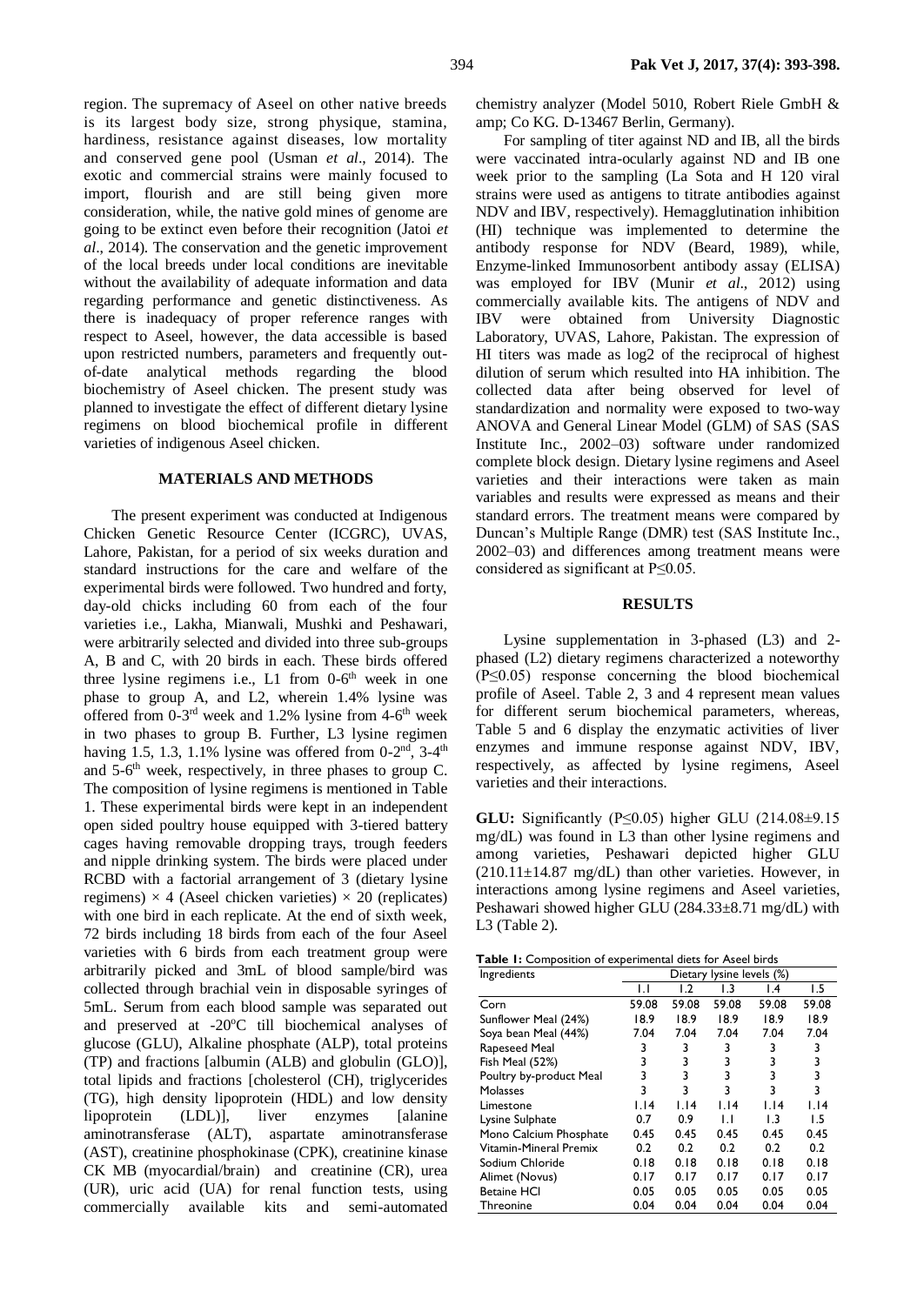| Parameters                  |           | Glucose (mg/dL)                 | Total Proteins (g/dL)         | Globulin (g/dL)                 | Albumin (g/dL)                 |
|-----------------------------|-----------|---------------------------------|-------------------------------|---------------------------------|--------------------------------|
| Variables                   |           |                                 |                               |                                 |                                |
| Lysine Regimens             |           |                                 |                               |                                 |                                |
| $1.3\%$ (LI)                |           | $174.33 \pm 3.97^{\circ}$       | $3.50 \pm 0.10^6$             | $2.09 \pm 0.10^b$               | $1.41 \pm 0.03$ <sup>a</sup>   |
| $1.4 - 1.2%$ (L2)           |           | $171.21 \pm 5.69^b$             | $3.96 \pm 0.09^{\circ}$       | $2.65 \pm 0.10^a$               | $1.31 \pm 0.02^b$              |
| $1.5 - 1.3 - 1.1\%$ (L3)    |           | $214.08 \pm 9.15^a$             | $4.13 \pm 0.16^a$             | $2.93 \pm 0.15^a$               | $1.19 \pm 0.03$ <sup>c</sup>   |
| <b>Verities</b>             |           |                                 |                               |                                 |                                |
| Lakha                       |           | $172.83 \pm 3.82^b$             | $3.72 \pm 0.16$               | $2.53 \pm 0.15$                 | $1.19 \pm 0.03^b$              |
| Mianwali                    |           | $171.83 \pm 4.13^b$             | $3.94 \pm 0.15$               | $2.56 \pm 0.17$                 | $1.38 \pm 0.04^a$              |
| Mushki                      |           | $191.39 \pm 4.10^{ab}$          | $3.94 \pm 0.13$               | $2.61 \pm 0.14$                 | $1.33 \pm 0.03$ <sup>a</sup>   |
| Peshawari                   |           | $210.11 \pm 14.87$ <sup>a</sup> | $3.83 \pm 0.19$               | $2.52 \pm 0.20$                 | $1.31 \pm 0.03$ <sup>a</sup>   |
| Lysine Regimens × Varieties |           |                                 |                               |                                 |                                |
| $1.3\%$ (LI)                | Lakha     | $164.83 \pm 1.35$ <sup>de</sup> | $3.33 \pm 0.21^b$             | $2.10 \pm 0.19^{cd}$            | $1.23 \pm 0.04$ <sup>cd</sup>  |
|                             | Mianwali  | $149.17 \pm 0.65$ <sup>e</sup>  | 3.67 $\pm$ 0.21 <sup>ab</sup> | $2.10 \pm 0.23$ <sup>cd</sup>   | $1.57 \pm 0.04^a$              |
|                             | Mushki    | $187.17 \pm 1.35$ <sup>cd</sup> | 3.67 $\pm$ 0.21 <sup>ab</sup> | $2.23 \pm 0.22$ <sub>bcd</sub>  | $1.43 \pm 0.02^b$              |
|                             | Peshawari | $196.17 \pm 3.54$ <sup>bc</sup> | $3.33 \pm 0.21^b$             | $1.92 \pm 0.24$ <sup>d</sup>    | $1.42\pm0.06^{\mathrm{b}}$     |
| $1.4 - 1.2%$ (L2)           | Lakha     | $176.33 \pm 11.09^{cd}$         | $4.00 \pm 0.00^{ab}$          | $2.73 \pm 0.03$ <sup>abcd</sup> | $1.27 \pm 0.03$ <sup>cd</sup>  |
|                             | Mianwali  | $182.50 \pm 4.12$ <sup>cd</sup> | 4.00 $\pm$ 0.26 <sup>ab</sup> | $2.68 \pm 0.27$ <sup>abcd</sup> | $1.32 \pm 0.03$ <sub>bcd</sub> |
|                             | Mushki    | $176.17 \pm 5.38$ <sup>cd</sup> | $4.00 \pm 0.00^{ab}$          | $2.65 \pm 0.02$ <sup>abcd</sup> | $1.35 \pm 0.02$ <sup>bc</sup>  |
|                             | Peshawari | $149.83 \pm 17.34$ <sup>e</sup> | $3.83 \pm 0.31^{ab}$          | $2.52 \pm 0.30$ abcd            | $1.32 \pm 0.04^{bcd}$          |
| $1.5 - 1.3 - 1.1\%$ (L3)    | Lakha     | $177.33 \pm 2.16$ <sup>cd</sup> | $3.83 \pm 0.40^{ab}$          | $2.75 \pm 0.36$ <sup>abcd</sup> | $1.08{\pm}0.06^{\rm e}$        |
|                             | Mianwali  | $183.83 \pm 1.40^{cd}$          | 4.17 $\pm$ 0.31 <sup>ab</sup> | $2.90 \pm 0.3$   abc            | $1.27 \pm 0.03$ <sup>cd</sup>  |
|                             | Mushki    | $210.83 \pm 3.94^b$             | 4.17 $\pm$ 0.31 <sup>ab</sup> | $2.95 \pm 0.31^{ab}$            | $1.22 \pm 0.05$ <sup>cd</sup>  |
|                             | Peshawari | $284.33 \pm 8.71$ <sup>a</sup>  | $4.33 \pm 0.33$ <sup>a</sup>  | $3.13 \pm 0.31$ <sup>a</sup>    | $1.20 \pm 0.04^\text{d}$       |

Values have been mentioned as Mean±SEM and various superscripted alphabets show significant (P≤0.05) differences among them (order of significance is as: a>b>c>d...).

| Table 3: Effect of lysine regimens, Aseel varieties and their interactions |  |
|----------------------------------------------------------------------------|--|
| on various blood biochemicals (mg/dL) in indigenous Aseel varieties        |  |

|                             | Parameters Creatinine |                                | Urea                          | Uric Acid                       |  |  |  |
|-----------------------------|-----------------------|--------------------------------|-------------------------------|---------------------------------|--|--|--|
| Variables                   |                       |                                |                               |                                 |  |  |  |
|                             | Lysine Regimens       |                                |                               |                                 |  |  |  |
| $1.3 \% (L1)$               |                       | $0.40 \pm 0.01$ <sup>a</sup>   | $4.77 \pm 0.06^a$             | $3.56 \pm 0.04^a$               |  |  |  |
| $1.4 - 1.2%$ (L2)           |                       | $0.36 \pm 0.01^{ab}$           | $4.60 \pm 0.05^{\circ}$       | $3.34 \pm 0.03^b$               |  |  |  |
| $1.5 - 1.3 - 1.1\%$ (L3)    |                       | $0.35 \pm 0.02^b$              | $4.56 \pm 0.05^{\circ}$       | $3.32 \pm 0.03^b$               |  |  |  |
| Varieties                   |                       |                                |                               |                                 |  |  |  |
| Lakha                       |                       | $0.35 \pm 0.02$                | $4.48 \pm 0.04^b$             | $3.39 \pm 0.05$                 |  |  |  |
| Mianwali                    |                       | $0.40 \pm 0.01$                | $3.35 \pm 0.05^{\circ}$       | $3.35 \pm 0.05$                 |  |  |  |
| Mushki                      |                       | $0.37 \pm 0.01$                | $4.80 \pm 0.05^a$             | $3.46 \pm 0.05$                 |  |  |  |
| Peshawari                   |                       | $0.36 \pm 0.02$                | 4.89±0.04 <sup>a</sup>        | $3.42 \pm 0.04$                 |  |  |  |
| Lysine Regimens × Varieties |                       |                                |                               |                                 |  |  |  |
| $1.3%$ (LI)                 | Lakha                 | $0.37 \pm 0.02^{ab}$           | $4.65 \pm 0.06$ <sup>c</sup>  | $3.52 \pm 0.12^{abc}$           |  |  |  |
|                             | Mianwali              | $0.42 \pm 0.02$ <sup>a</sup>   | $4.47 \pm 0.07$ <sup>d</sup>  | 3.5   $\pm$ 0.09 <sup>abc</sup> |  |  |  |
|                             | Mushki                | $0.40 \pm 0.03^{ab}$           | $4.92 \pm 0.07^{ab}$          | $3.64 \pm 0.07$ <sup>a</sup>    |  |  |  |
|                             | Peshawari             | $0.40 \pm 0.04^{ab}$           | $5.07 \pm 0.04$ <sup>a</sup>  | $3.57 \pm 0.03^{ab}$            |  |  |  |
| $1.4 - 1.2%$ (L2)           | Lakha                 | $0.32 \pm 0.03$ bc             | $4.36 \pm 0.05$ <sup>d</sup>  | $3.33 \pm 0.06$ <sup>cde</sup>  |  |  |  |
|                             | Mianwali              | $0.40 \pm 0.03^{ab}$           | $4.45 \pm 0.05$ <sup>d</sup>  | $3.28 \pm 0.04$ <sup>de</sup>   |  |  |  |
|                             | Mushki                | $0.35 \pm 0.02$ <sup>abc</sup> | $4.84 \pm 0.07^b$             | $3.39 \pm 0.07$ bcde            |  |  |  |
|                             | Peshawari             | $0.38 \pm 0.03^{ab}$           | $4.76 \pm 0.04$ <sub>bc</sub> | 3.36±0.07bcde                   |  |  |  |
| $1.5 - 1.3 -$               | Lakha                 | $0.37 \pm 0.03$ <sup>abc</sup> | $4.43 \pm 0.03$ <sup>d</sup>  | $3.34 \pm 0.07$ <sup>cde</sup>  |  |  |  |
| $1.1\%$ (L3)                | Mianwali              | $0.38 \pm 0.03^{ab}$           | $4.33 \pm 0.04$ <sup>d</sup>  | $3.26 \pm 0.07$ <sup>e</sup>    |  |  |  |
|                             | Mushki                | $0.35 \pm 0.02$ <sup>abc</sup> | $4.63 \pm 0.04$ <sup>c</sup>  | $3.35 \pm 0.05^{\text{bcde}}$   |  |  |  |
|                             | Peshawari             | $0.28 \pm 0.03$ <sup>c</sup>   | $4.86 \pm 0.08^b$             | $3.32 \pm 0.05$ <sup>cde</sup>  |  |  |  |

Values have been mentioned as Mean±SEM and various superscripted alphabets show significant (P≤0.05) differences among them (order of significance is as: a>b>c>d...).

**TP, ALB and GLO:** TP (4.13±0.16 g/dL) and GLO  $(2.93\pm0.15 \text{ g/dL})$  were found highly significant (P≤0.05) in L3 than L2 and L1. Whereas, ALB  $(1.41\pm0.03 \text{ g/dL})$ was highest in L1 followed by L2 and L3. Among Aseel varieties, significant (P≤0.05) variations were specified in ALB, wherein all three varieties, except Lakha, presented higher serum ALB level. As far as, interactions among lysine regimens and varieties are concerned, Peshawari variety showed higher TP and GLO with L3, while, ALB was higher in Mianwali with L1 lysine regimen than other varieties and regimens (Table 2).

**CR, UR and UA:** Significantly higher (P≤0.05) CR  $(0.40\pm0.01 \text{ mg/dL})$ , UR  $(4.77\pm0.06 \text{ g/dL})$  and UA  $(3.56\pm$ 0.04 mg/dL) levels were observed in L1 than L2 and L3 lysine regimens, whereas, birds of Mushki and Peshawari

revealed significantly higher (P≤0.05) UR level than other two varieties. However, significant differences were perceived in interactions between lysine regimens and varieties and higher CR, UR, UA were specified with L1 by birds of Mianwali, Peshawari and Mushki varieties, respectively (Table 3).

**CH, TG, HDL and LDL:** Significant influence of lysine regimens was observed in CH, TG and HDL as lowest CH (16.33±0.68), highest TG (91.54±5.58) and HDL  $(34.13\pm 2.54)$  mg/d/L were displayed by L3. Moreover, significant (P≤0.05) variations of all biochemical parameters were displayed among Aseel varieties as well, wherein, birds of Lakha variety showed highest levels of TG and HDL. Furthermore, Mushki displayed higher levels of serum cholesterol, and LDL levels than other varieties. Lakha variety displayed higher TG and HDL levels in L3 among interactions between lysine regimens and Aseel varieties, whereas, Mianwali depicted higher CH in L1 than other regimens and varieties (Table 4).

**ALT/SGPT, AST/SGOT, ALP, CPK and CK MB:** All serum enzymes except CPK showed significant (P≤0.05) variations with respect to lysine regimens, wherein levels of ALT/SGPT, AST/SGOT were higher in both L1 and L2 than L3, however, levels of both ALP and CK MB were higher in L1 than both L2 and L3 lysine regimens. Among Aseel varieties, birds of Mushki variety showed a significantly higher level of ALP, CPK and CK MB than other varieties. Higher levels of ALT by Peshawari, while, AST by both Lakha and Mianwali varieties were displayed in interaction with L1 regimen. However, significantly higher ALP, CPK and CK MB levels were shown by Mushki variety in interaction with L1 (Table 5).

**Antibody response to NDV and IBV:** L3 reflected significantly (P≤0.05) elevated antibody titer against NDV and IBV than L2 and L1. Among Aseel varieties, Lakha and Peshawari both showed higher antibody titer against NDV and IBV than Mianwali and Mushki varieties. Among interactions between dietary lysine regimens and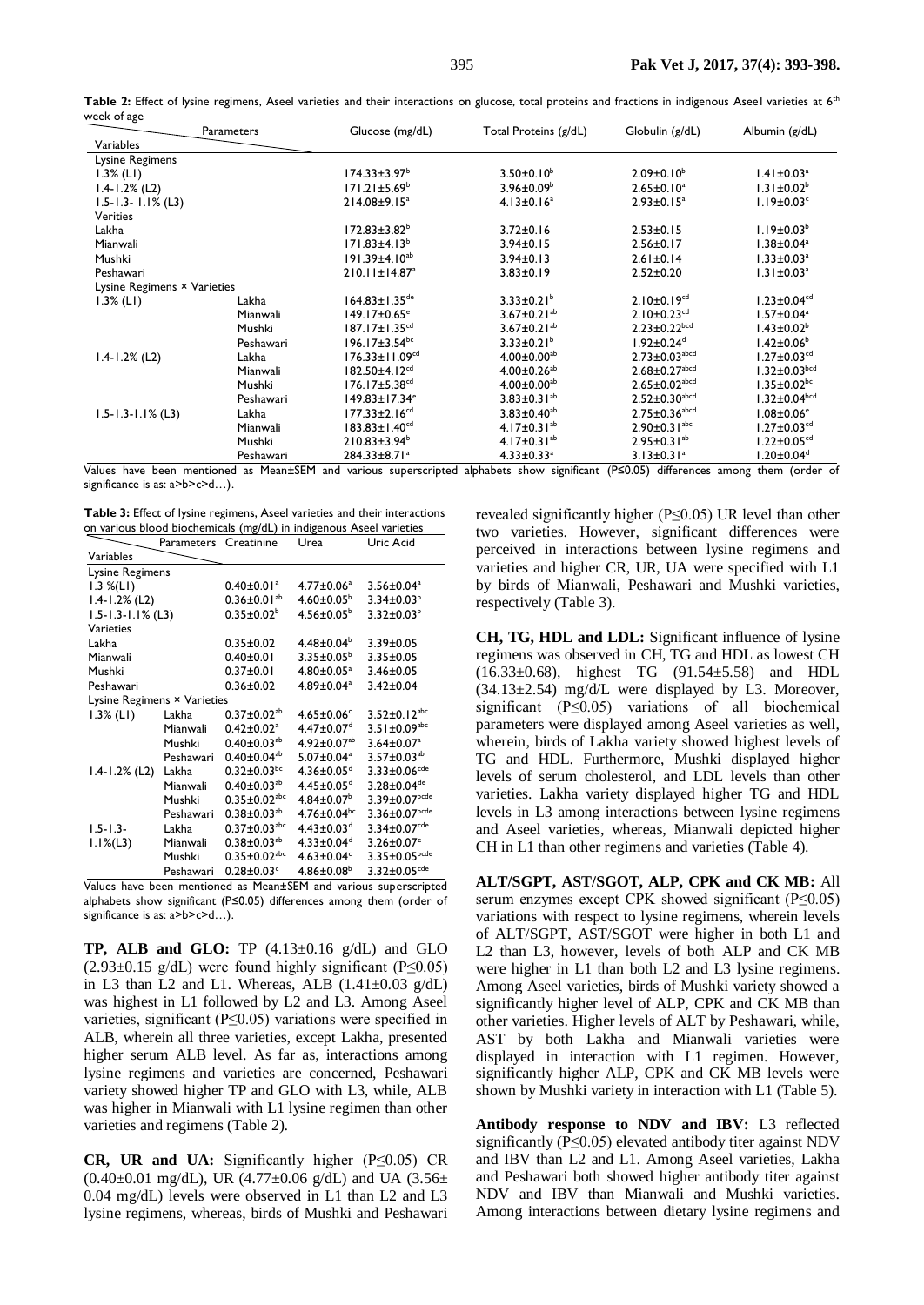Aseel varieties, higher antibody titer against ND and IB vaccine was depicted by Lakha variety with L3 (Table 6).

#### **DISCUSSION**

**GLU:** Birds fed on L3 presented higher (P≤0.05) serum GLU level than L2 and L1 which indicated that L3 can provide more instant energy as higher GLU within the normal range depicts the available energy for metabolic activities. Among Aseel varieties, Peshawari variety showed more GLU level than Mushki, Mianwali and Lakha varieties which may be due to the dwarf body posture (Ibrahim *et al*., 2012). Moreover, the genetic impact of strains and varieties can also affect the level of GLU and other blood biochemicals (Dutta *et al*., 2013).

**TP, ALB and GLO:** TP and GLO were higher in L3 followed by L2 and L1, while ALB was highest  $(P<0.05)$  in L1 than L2 and L3. Significant variations were observed among varieties in ALB level, wherein, Mianwali, Mushki and Peshawari varieties showed higher level of ALB than Lakha, while, they all were nonsignificantly different among themselves. Significantly higher TP and fractions (ALB) were found when lysine was supplemented according to NRC standards in the diet of broilers (Faluyi *et al*., 2015). It was also reported that serum TP content increased when lysine was increased in the diet of broiler breeders (Sahir *et al*., 2006). A study on red-legged partridge females has shown that plasma TP greatly depended upon dietary protein and its decreased value was observed when birds were offered poor dietary protein (Rodriguez *et al*., 2005). The present findings of serum TP and fractions indicated that lysine supplementation in phases is more better to provide energy for enhanced growth and metabolism, while L3 provided the lysine rightly as per growth requirement of bird.

**Table 4:** Effect of lysine regimens, Aseel varieties and their interactions on lipids and fractions (mg/dL) in indigenous Aseel varieties

|                                | Parameters | Cholesterol                     | Triglycerides                  | <b>HDL</b>                     | LDL                           |
|--------------------------------|------------|---------------------------------|--------------------------------|--------------------------------|-------------------------------|
| Variables                      |            |                                 |                                |                                |                               |
| Lysine (%)                     |            |                                 |                                |                                |                               |
| $1.3\%$ (LI)                   |            | 22.42±0.83 <sup>a</sup>         | $64.21 \pm 3.50$ °             | $22.63 \pm 2.73$ <sup>c</sup>  | $13.79 \pm 1.26$              |
| $1.4 - 1.2%$ (L2)              |            | $19.42 \pm 0.63^b$              | 79.08±4.20 <sup>b</sup>        | $29.13 \pm 2.49^{\circ}$       | $13.79 \pm 1.09$              |
| $1.5 - 1.3 - 1.1\%$ (L3)       |            | $16.33 \pm 0.68$ <sup>c</sup>   | $91.54 \pm 5.58$ <sup>a</sup>  | $34.13 \pm 2.54$ <sup>a</sup>  | $13.25 \pm 0.72$              |
| Verities                       |            |                                 |                                |                                |                               |
| Lakha                          |            | $19.78 \pm 0.38$ <sup>a</sup>   | $107.17 \pm 5.49^a$            | $43.39 \pm 1.68^a$             | $12.22 \pm 0.67^{\circ}$      |
| Mianwali                       |            | $17.44 \pm 1.43^b$              | $85.83 \pm 1.81^b$             | $35.78 \pm 1.27^b$             | $10.44 \pm 0.68^{\circ}$      |
| Mushki                         |            | $21.17 \pm 0.36^a$              | $55.83 \pm 2.12$ <sup>c</sup>  | $14.33 \pm 1.32$ <sup>d</sup>  | $18.61 \pm 1.55^a$            |
| Peshawari                      |            | $19.17 \pm 1.22^{ab}$           | $64.28 \pm 2.82$ <sup>d</sup>  | $21.00 \pm 2.00$ <sup>c</sup>  | $13.17 \pm 0.66^{\circ}$      |
| Lysine $(\%) \times$ Varieties |            |                                 |                                |                                |                               |
| $1.3\%$ (LI)                   | Lakha      | $21.00 \pm 0.37$ <sup>abc</sup> | $81.50 \pm 3.03$ <sup>de</sup> | $35.83 \pm 2.56$ <sup>bc</sup> | $11.67 \pm 0.76^{\circ}$      |
|                                | Mianwali   | $24.00 \pm 2.61$ <sup>a</sup>   | 79.00±1.53 <sup>de</sup>       | $34.33 \pm 1.76$ <sup>bc</sup> | $9.67 \pm 0.42^b$             |
|                                | Mushki     | $22.33 \pm 0.67$ <sup>ab</sup>  | $47.33 \pm 1.76$ <sup>g</sup>  | $9.50 \pm 1.12$ <sup>g</sup>   | $21.50 \pm 3.12$ <sup>a</sup> |
|                                | Peshawari  | $22.33 \pm 2.08^{ab}$           | $49.00 \pm 1.93$ <sup>g</sup>  | $10.83 \pm 1.25$ <sup>g</sup>  | $12.33 \pm 1.43^b$            |
| $1.4 - 1.2%$ (LI)              | Lakha      | $20.00 \pm 0.37$ bc             | $107.17 \pm 2.10^b$            | $45.17 \pm 1.51$ <sup>a</sup>  | $10.67 \pm 1.33^b$            |
|                                | Mianwali   | $14.83 \pm 0.60$ <sup>d</sup>   | $86.50 \pm 1.67$ <sup>cd</sup> | 33.67 $\pm$ 0.92 <sup>cd</sup> | $11.50 \pm 0.92^b$            |
|                                | Mushki     | $21.17 \pm 0.48$ <sup>abc</sup> | $54.33 \pm 1.52$ <sup>g</sup>  | $14.33 \pm 2.12$ <sup>fg</sup> | $20.00 \pm 2.73$ <sup>a</sup> |
|                                | Peshawari  | $21.67 \pm 0.76$ <sup>abc</sup> | $68.33 \pm 0.56$ <sup>f</sup>  | $23.33 \pm 0.56$ <sup>e</sup>  | $13.00 \pm 0.97^{\circ}$      |
| $1.5 - 1.3 - 1.1\%$ (LI)       | Lakha      | $18.33 \pm 0.71$ <sup>c</sup>   | $132.83 \pm 5.46^a$            | 49.17±1.08 <sup>a</sup>        | $14.33 \pm 0.88^{\circ}$      |
|                                | Mianwali   | $13.50 \pm 0.76$ <sup>d</sup>   | $92.00 \pm 3.37$ <sup>c</sup>  | $39.33 \pm 2.96^{\circ}$       | $10.17 \pm 1.83^b$            |
|                                | Mushki     | $20.00 \pm 0.37$ bc             | $65.83 \pm 2.32$ <sup>f</sup>  | $19.17 \pm 1.64$ <sup>ef</sup> | $14.33 \pm 1.31^b$            |
|                                | Peshawari  | $13.50 \pm 0.76$ <sup>d</sup>   | $75.50 \pm 1.41$ <sup>e</sup>  | $28.83 \pm 2.26$ <sup>d</sup>  | $14.17 \pm 1.05^b$            |

Values have been mentioned as Mean±SEM and various superscripted alphabets show significant (*P≤0.05*) differences among them (order of significance is as: a>b>c>d...).

**Table 5:** Effect of lysine regimens, Aseel varieties and their interactions on serum enzymes (U/L) in indigenous Aseel varieties

|                             | <b>Parameters</b> | <b>ALT</b>                      | <b>AST</b>                        | <b>ALP</b>                          | <b>CPK</b>                         | CK MB                              |
|-----------------------------|-------------------|---------------------------------|-----------------------------------|-------------------------------------|------------------------------------|------------------------------------|
| Variables                   |                   |                                 |                                   |                                     |                                    |                                    |
| Lysine Regimens             |                   |                                 |                                   |                                     |                                    |                                    |
| $1.3\%$ (LI)                |                   | $6.52 \pm 0.05^a$               | $214.92 \pm 3.13^a$               | 2053.38±91.10 <sup>a</sup>          | $1621.50\pm 68.13$                 | 1619.21±123.13ª                    |
| $1.4 - 1.2%$ (LI)           |                   | $6.43 \pm 0.05^a$               | 207.71±2.62 <sup>a</sup>          | $1777.58 \pm 45.65^{\circ}$         | $1650.50 \pm 39.90$                | $1168.00 \pm 32.36^b$              |
| $1.5 - 1.3 - 1.1\%$ (LI)    |                   | $6.25 \pm 0.04^b$               | $190.83 \pm 2.66^{\circ}$         | $1767.58 \pm 48.63^b$               | $1631.21 \pm 53.02$                | $1238.42 \pm 67.50^{\circ}$        |
| <b>Verities</b>             |                   |                                 |                                   |                                     |                                    |                                    |
| Lakha                       |                   | $6.38 \pm 0.08$                 | $205.72 \pm 5.42$                 | 1854.06±55.45 <sup>ab</sup>         | $1532.22 \pm 55.45^{\circ}$        | $998.22 \pm 42.55^b$               |
| Mianwali                    |                   | $6.47 \pm 0.04$                 | 205.56±4.38                       | $1724.72 \pm 61.04^b$               | $1634.83 \pm 33.80^{\circ}$        | 1535.39±97.69ª                     |
| Mushki                      |                   | $6.36 \pm 0.05$                 | 204.78±2.71                       | 1977.28±88.99 <sup>a</sup>          | $1865.94 \pm 68.61^a$              | $1673.22 \pm 113.74$ <sup>a</sup>  |
| Peshawari                   |                   | $6.39 \pm 0.06$                 | $201.89 \pm 3.20$                 | $1908.67 \pm 67^{ab}$               | $1504.61 \pm 51.63^b$              | $1160.67 \pm 69.79$                |
| Lysine Regimens × Varieties |                   |                                 |                                   |                                     |                                    |                                    |
| $1.3\%$ (LI)                | Lakha             | $6.50 \pm 0.13$ <sup>abcd</sup> | $222.00+2.92$ <sup>a</sup>        | $2087.17 \pm 221.08^{ab}$           | $1389.67 \pm 120.93$ <sup>c</sup>  | $837.17 \pm 74.12$ <sup>f</sup>    |
|                             | Mianwali          | $6.58 \pm 0.08$ <sup>abc</sup>  | $220.33 \pm 9.79$ <sup>a</sup>    | $1847.67 \pm 165.92$ <sup>abc</sup> | $1663.00 \pm 68.09$ <sup>abc</sup> | 2027.67±47.19 <sup>a</sup>         |
|                             | Mushki            | 6.36 $\pm$ 0.12 <sup>cd</sup>   | $208.83 \pm 4.85$ <sup>abc</sup>  | 2130.67±190.89 <sup>a</sup>         | $1914.83 \pm 144.41$ <sup>a</sup>  | $2206.83 \pm 104.40^a$             |
|                             | Peshawari         | $6.64 \pm 0.07$ <sup>a</sup>    | 208.50±4.52 <sup>abc</sup>        | 2148.00±167.85 <sup>a</sup>         | 1518.50±121.89°                    | 1405.17±162.56 <sup>bc</sup>       |
| $1.4 - 1.2%$ (LI)           | Lakha             | $6.63 \pm 0.10^{ab}$            | $218.00 + 4.59$ <sup>ab</sup>     | $1678.17 + 48.71b^c$                | $1570.83 \pm 39.80$ <sup>bc</sup>  | 995.17±20.75 <sup>def</sup>        |
|                             | Mianwali          | $6.48 \pm 0.08^{abcd}$          | $203.17 \pm 2.61$ bcd             | $1632.67 \pm 48.30^{\circ}$         | $1589.50 \pm 13.89$ <sup>bc</sup>  | $1298.67 \pm 57.19$ <sup>bc</sup>  |
|                             | Mushki            | $6.37 \pm 0.05$ <sub>bcd</sub>  | $203.17 \pm 5.33$ bcd             | $2049.33 \pm 101.41$ <sup>abc</sup> | $1849.50 \pm 110.59^{ab}$          | 1247.00±57.97 <sup>cd</sup>        |
|                             | Peshawari         | $6.25 \pm 0.07$ <sup>d</sup>    | $206.50 \pm 6.34$ <sup>abcd</sup> | $1750.17 \pm 47.49$ <sup>abc</sup>  | $1592.17 \pm 68.30$ bc             | $1131.17 \pm 36.02$ <sup>cde</sup> |
| $1.5 - 1.3 - 1.1\%$ (LI)    | Lakha             | $6.02 \pm 0.06$ <sup>e</sup>    | $177.17 \pm 4.90^{\circ}$         | $1796.83 \pm 60.30$ <sup>abc</sup>  | $1636.17 + 92.87$ <sup>abc</sup>   | $1162.33 \pm 44.34$ <sup>cde</sup> |
|                             | Mianwali          | $6.35 \pm 0.03$ <sup>cd</sup>   | $193.17 \pm 4.21$ <sup>cd</sup>   | $1693.83 \pm 56.85$ <sup>bc</sup>   | $1652.00 \pm 78.72$ <sup>abc</sup> | $1279.83 \pm 138.22$ <sup>c</sup>  |
|                             | Mushki            | $6.35 \pm 0.07$ <sup>cd</sup>   | $202.33 \pm 4.20^{bcd}$           | $1751.83 \pm 134.68$ <sup>abc</sup> | 1833.50±119.12 <sup>ab</sup>       | $1565.83 \pm 148.71^b$             |
|                             | Peshawari         | $6.27 \pm 0.07$ <sup>d</sup>    | $190.67 \pm 2.33$ <sup>de</sup>   | $1827.83 \pm 128.33$ <sup>abc</sup> | $1403.17 \pm 63.51$ <sup>c</sup>   | 945.67±23.98 <sup>ef</sup>         |

Values have been mentioned as Mean±SEM and various superscripted alphabets show significant (*P≤0.05*) differences among them (order of significance is as: a>b>c>d…); ALT: Alanine aminotransferase; AST: Aspartate aminotransferase; ALP: Alkaline Phosphatase; CPK: Creatinine Phospho Kinase; CK MB: Creatinine Kinase (dimer).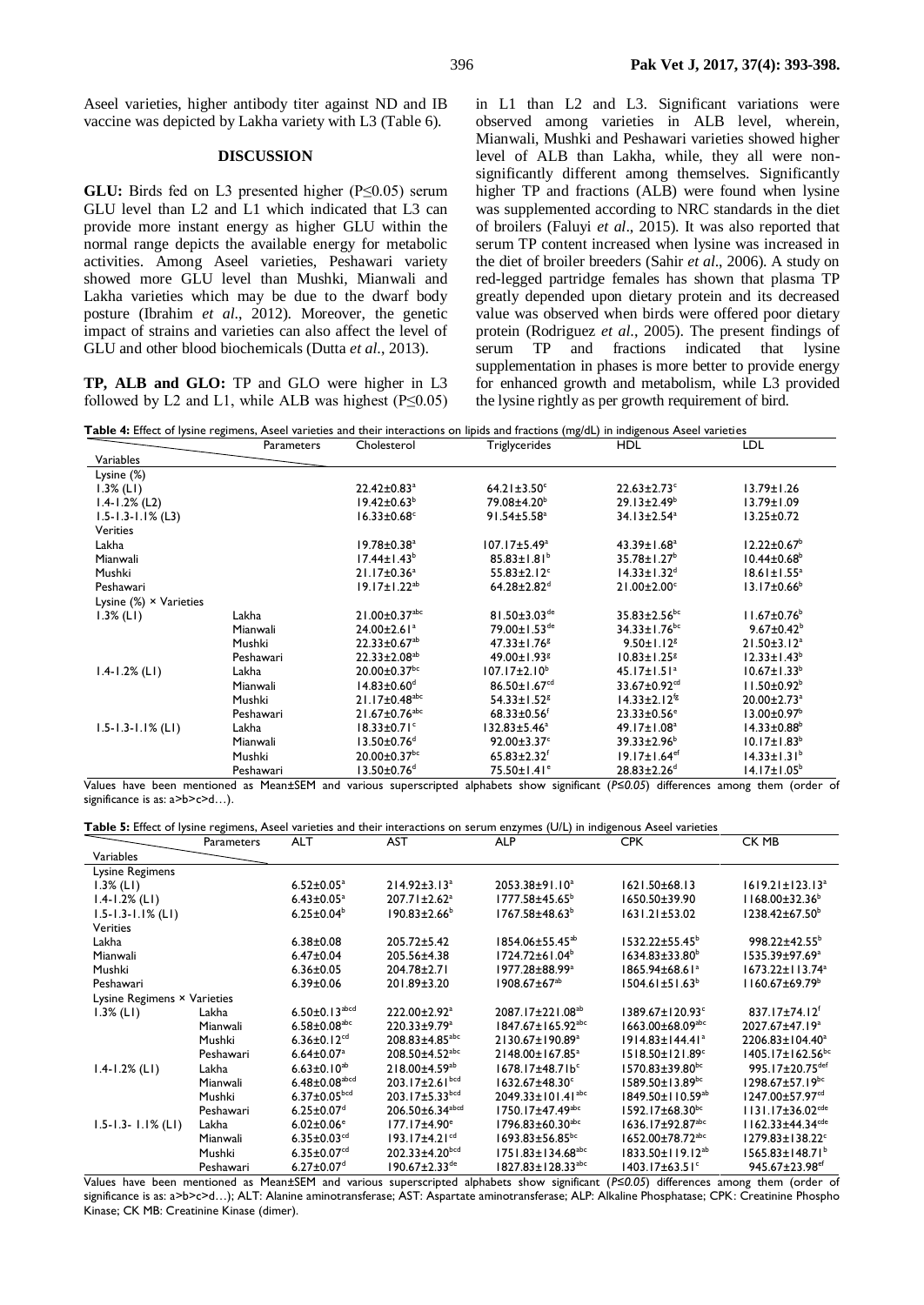**Table 6:** Newcastle disease (ND) and infectious bronchitis (IB) titer means, for the main and interactive effects of different dietary lysine regimens and Aseel chicken varieties

|                                       | Parameters | <b>ND</b>                       | IB                                  |
|---------------------------------------|------------|---------------------------------|-------------------------------------|
| Variables                             |            | (HI titer, $log2)^2$            | (ELISA titer) $3$                   |
| Lysine (%)                            |            |                                 |                                     |
| 1.3 (LI)                              |            | $10.44 \pm 0.49^{\circ}$        | 3212.19±90.12 <sup>b</sup>          |
| $1.4 - 1.2$ (L2)                      |            | $11.74 \pm 0.57^{\circ}$        | 3238.00±72.85 <sup>b</sup>          |
| $1.5 - 1.3 - 1.1$ (L3)                |            | $13.28 \pm 0.49^a$              | 3484.89±66.26 <sup>a</sup>          |
| Varieties                             |            |                                 |                                     |
| Lakha                                 |            | 12.76±0.80ª                     | 3499.70±55.39 <sup>a</sup>          |
| Mianwali                              |            | $11.32 \pm 0.60^{ab}$           | 3295.30±83.44 <sup>ab</sup>         |
| Mushki                                |            | $10.64 \pm 0.54$ <sup>b</sup>   | $3128.11 \pm 102.75^b$              |
| Peshawari                             |            | $12.56 \pm 0.54^a$              | 3323.68±105.00 <sup>ab</sup>        |
| Lysine Levels $(\%) \times$ Varieties |            |                                 |                                     |
| 1.3                                   | Lakha      | $10.74 \pm 1.43$ <sup>cd</sup>  | 3486.56±69.21 <sup>ab</sup>         |
|                                       | Mianwali   | $10.48 \pm 0.5$ $\mathrm{I}$ cd | $3327.45 \pm 151.33$ <sup>abc</sup> |
|                                       | Mushki     | $8.70 \pm 0.79$ <sup>d</sup>    | 2917.93±176.64°                     |
|                                       | Peshawari  | $11.85 \pm 0.71$ <sup>bc</sup>  | 3116.83±231.72bc                    |
| $1.4 - 1.2$                           | Lakha      | $11.54 \pm 1.04^{bcd}$          | 3322.93±106.19 <sup>abc</sup>       |
|                                       | Mianwali   | $12.33 \pm 1.74$ <sup>bc</sup>  | 3193.59±142.19bc                    |
|                                       | Mushki     | 11.55±0.99bcd                   | 3129.17±203.36bc                    |
|                                       | Peshawari  | $11.52 \pm 0.89^{bcd}$          | 3306.31 $\pm$ 140.01 <sup>abc</sup> |
| $1.5 - 1.3 - 1.1$                     | Lakha      | $16.00 \pm 0.45$ <sup>a</sup>   | 3689.60±41.59 <sup>a</sup>          |
|                                       | Mianwali   | $11.16 \pm 0.30$ <sup>cd</sup>  | 3364.85±156.86 <sup>abc</sup>       |
|                                       | Mushki     | $11.67 \pm 0.48$ bcd            | 3337.22±132.46 <sup>abc</sup>       |
|                                       | Peshawari  | $14.31 \pm 0.89$ <sup>ab</sup>  | $3547.91 \pm 143.11^{ab}$           |

Values have been mentioned as Mean±SEM and various superscripted alphabets show significant (*P≤0.05*) differences among them (order of significance is as:  $a > b > c > d$ ); <sup>2</sup>HI antibody titer articulated as log2 geometric means (HI titers ± standard errors); <sup>3</sup>ELISA antibody titer to IBV expressed as ELISA titers ± standard errors.

**CR, UR and UA:** Birds fed on L3 and L2 had significantly lower values of serum CR, UR and UA than L1, whereas, among varieties, birds of both Peshawari and Mushki showed significantly lower UR level than other varieties. As serum CR is an intramuscularly found waste product of creatinine phosphate, its accumulation causes increase in muscle mass and related physiological and behavioral changes in birds (Ladokun *et al*., 2008). The lower values of CR, UR and UA in L3 may be due to the supply of lysine rightly as per growth requirement of birds. Moreover, serum CR, UR and UA values depend upon age, species, quality and quantity of dietary protein (Simaraks *et al*., 2004). Genetic impact of varieties and strains is also a consistent argument to justify the variations in the serum values of these biochemicals (Dutta *et al*., 2013).

**CH, TG, HDL and LDL:** Serum CH was drastically lowest in L3 followed by L2 and L1 while, birds of Mianwali variety showed its lower level than other varieties. As decrease in CH (hypocholesterolemia) is associated with dietary components of feed, species, sex and age (Toghyani *et al*., 2010) and dietary lysine in proper proportions acts as antioxidant agent to lower the CH (Al-Beitawi and El-Ghousei, 2008). The protein supplementation in feed also acted as hypocholesterolemic factor to reduce serum CH by its increased degradation and lower synthesis (Rita *et al*., 2014). L3 regimen and Lakha variety displayed remarkably highest level of serum HDL followed by L2, L1 and Mianwali, Peshawari, Mushki varieties, respectively. Serum LDL was lower (numerically but not statistically) in L3 than L2 and L1 and was statistically higher in Mushki than other varieties. TG was significantly highest in L3 and Lakha followed by L2 and L1 lysine regimen and Mianwali, Mushki and Peshawari varieties, respectively. As TG are

main organic components which act as important primary energy source for metabolic activities of body. The present findings of serum TG may be correlated to the nutritional effect (lysine supplementation) rather than genetic factor (Ladokun *et al*., 2008; Rehman *et al*., 2016). Etim *et al*. (2014) also defined the nutrition as main non-genetic factor amongst environment, anxiety, behaviour and physiological condition of birds that affect TG value. It was also found in a study on growing pigs that when dietary lysine was increased, blood TG was also increased (Zeng *et al*., 2013).

ALT, AST, ALP, CPK and CK MB: Birds fed on L3 showed significantly lower values of ALT and AST than L2 and L1 which in turn were not significantly different by themselves, while serum ALT and AST values indicated non-significant variations among varieties. Both of these enzymes are important indicators of acute liver diseases and are linked with pathophysiological index of liver malfunctioning. Thus, highly increased values of these enzymes into blood stream demonstrate the liver dysfunction. The values of ALT and AST enzymes, in the present study, are within the normal range and reveal the normal activity of liver and hence the normal health status of Aseel birds. Serum ALP and CK MB values were also significantly affected by lysine regimens and were lower in L3 than L2 and L1, while CPK varied non-significantly with respect to lysine regimens. Among varieties, significant variations were portrayed by Mushki in ALP, CPK and CK MB values than other varieties. The values of ALT, AST, ALP and CPK are lower in comparison with values of those found in a study on broiler chicks fed with single cell protein mixed in basal diet at the rate of 10% of dry mass (Yakoub *et al*., 2011). The present results of serum enzymes indicate the normal function of liver and kidney and L3 proved to be the best to provide the lysine as per growth requirements of birds sustaining the good health and body activity.

**Antibody response to NDV and IBV:** There always exists probability of disease challenges in poultry procedures. The bird's immune and humoral system remains involved adjusting itself against the disease condition and environmental stresses, so, nutritional components may be enhanced at that time. Now-a-days, much attention is given to improve the quality of poultry nutrition by supplementing the feed with different synthetically available micronutrients to improve the bird's immunity against the infections and epidemic diseases.

The birds fed on L3 showed higher antibody response towards NDV and IBV than those fed on L2 and L3, furthermore, Peshawari as well as Lakha performed better in context of immune response. According to present study, L3 might have provided the lysine content as idyllic requirement of Aseel birds than L2 and L1 lysine regimens. Mehardad (2012) also reported the increased immune response of broilers chicken under the impact of increased lysine supplementation in feed higher than NRC recommendations. The improved immune response by adding lysine in poultry feed was also observed in another study (Eduardo *et al*., 2009). It was also proved that when lysine deficient diets are offered to broilers, their humoral (evaluated in the form of ND titer against ND vaccination)